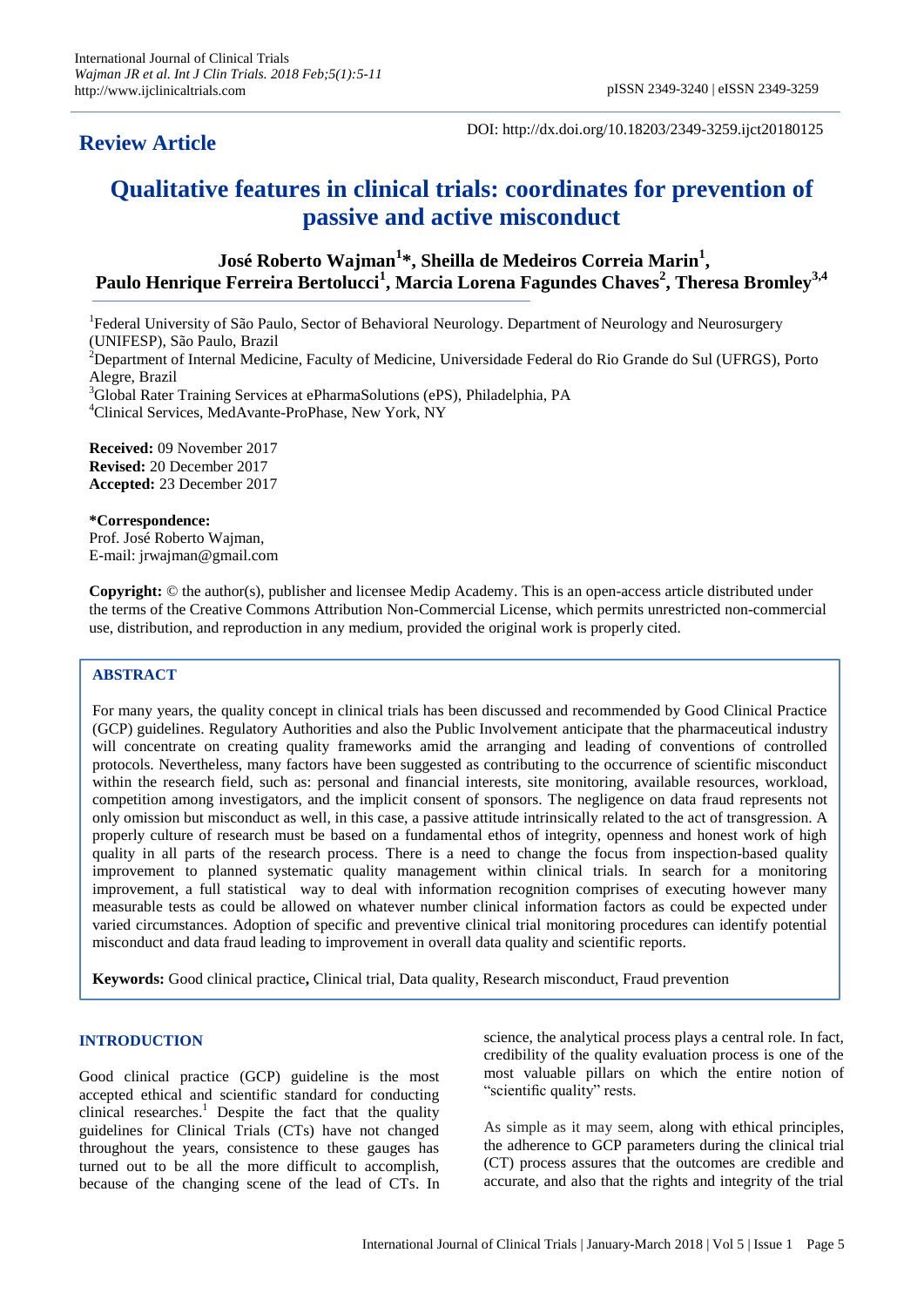subjects were properly respected.<sup>1</sup> Globally, committees for scientific integrity have been continuously discussing violations of scientific integrity. The problem is, however, that the decision whether or not scientific integrity has been violated in a particular case is entirely at the discretion of this board.

The main purpose of this comprehensive perspective (a semi-systematic narrative review of the literature) was to primarily describe the main features on the quality in CTs and its major challenges, in order to corporate knowledge for further investigations based on a qualitative analysis of current evidence.

# *Is there a concept of quality in clinical trial?*

As a result of the evidence-based medicine (EBM) approach, the GCP concept of quality has been systematically upgraded to include notions of benefit, for example, the "danger" of a New Medicinal Entity (NME). The Clinical Trials Transformation Initiative (CTTI) has described quality as: "the ability to effectively answer the intended question about the benefits and risks of a medical product (therapeutic or diagnostic) or procedure, while assuring protection of human subjects".<sup>2</sup>

According to the US Food and Drug Administration (FDA) Expectations of clinical trials and investigators (ECTI), the most deficiencies observed during site inspections include: inability to take after the investigational design and marked examiner proclamation/understanding; insufficient record keeping; deficient responsibility for the investigational item; lacking subject assurance, including educated assent issues; and Adverse Event (AE) recording and detailing deviations.<sup>3</sup>

Over the years, these have remained the areas of deficiencies at the investigator sites. However, Sub Investigators (Sub-I), Principal Investigator (PI), monitors, and sponsor play a significant role in the site performance. As reported by the FDA Medical Device Sponsor Inspection (MDSI), some of the common sponsor inadequacies were: unqualified monitors; failure to obtain signed investigator agreement; inadequate Investigational Product (IP) accountability; failure to notify FDA, investigators or Internal Review Boards (IRBs); failure to obtain FDA or IRB approval; failure to submit progress reports; and failure to secure investigator compliance.<sup>4</sup>

Regulatory authorities (RA), and also the patient and public involvement (PPI), expect the industry to focus on developing quality systems during the planning and conducting of CTs. Such systems depend on the development and implementation of standards for each CTs. The quality system requirements include: policies and procedures; quality assurance and auditing; personnel roles and responsibilities; corrective and preventive action (CAPA); and continuous training as well. $5$ 

The regulatory authorities' worries about quality issues in CTs are convincing them to consider new ways to deal with evaluate the nature of these controlled studies. In this sense, the FDA is growing new methodologies of hazard-based investigation arranging, that would mean observation reviews of patrons and clinical examiners when the trial is continuous. Another major FDA initiative is the CTTI. The CTTI has applied several actions to identify practices that will increase the quality and efficiency of CT's. The four priority areas for research are: design precepts, data quality and quantity (includes training and monitoring), study start-up, and adverse event reporting (AER). The CTTI has made worldwide suggestions to incorporate quality with the logical and operational strategy and in the conduction of CTs, simultaneously.<sup>6</sup>

## *Misconduct and fraud in clinical trials*

Scientific misconduct/fraud is a violation of the standard codes of scholarly conduct and ethical behavior in scientific research. Fraud has been seen as an intentional deception made for personal gain or to intentionally damage another individual, falsifying and/or fabricating data, and misleading reporting of outcomes. According to the specialized literature, misconduct can be defined as: fabrication, falsification, plagiarism or deception in proposing, executing or reporting results of research, or deliberate, dangerous or negligent deviations from accepted practices in carrying out  $CTs$ <sup>7</sup>. Notwithstanding, The Department of Health and Human Services (DHHS) establishes a more comprehensive misconduct definition (graphically presented in Figure 1).

The abovementioned transgression does not include honest error or genuine differences in the conception, carrying out, interpretation or comprehension in evaluating research methods or results, or misconduct unrelated to the research course. Within trials, mistakes happen and most are unintentional as they are provoked by misunderstanding or inattention to some minor element of the CT guideline. The effects of errors on CT results are not as significant since they are traceable and corrected once they are properly recognized.<sup>8</sup>

In certain cases of malpractice, data are falsified to align more closely with the researcher's predicted results. As previously reported, data falsification could involve substituting one subject's record for that of another subject, altering dates and results on subject records to fit protocol rules, altering the final score of tests, or claiming to have performed a procedure on a subject who, in fact, have never undergone that agenda. $9$  As a matter of fact, the most common types of misconduct reported in clinical research are: failure to follow an investigational plan and inadequate/inaccurate records.<sup>10</sup>

In more serious cases of scientific research misconduct, data may be completely fabricated (see some prominent examples in Table  $1$ ).<sup>11-26</sup> In these circumstances, a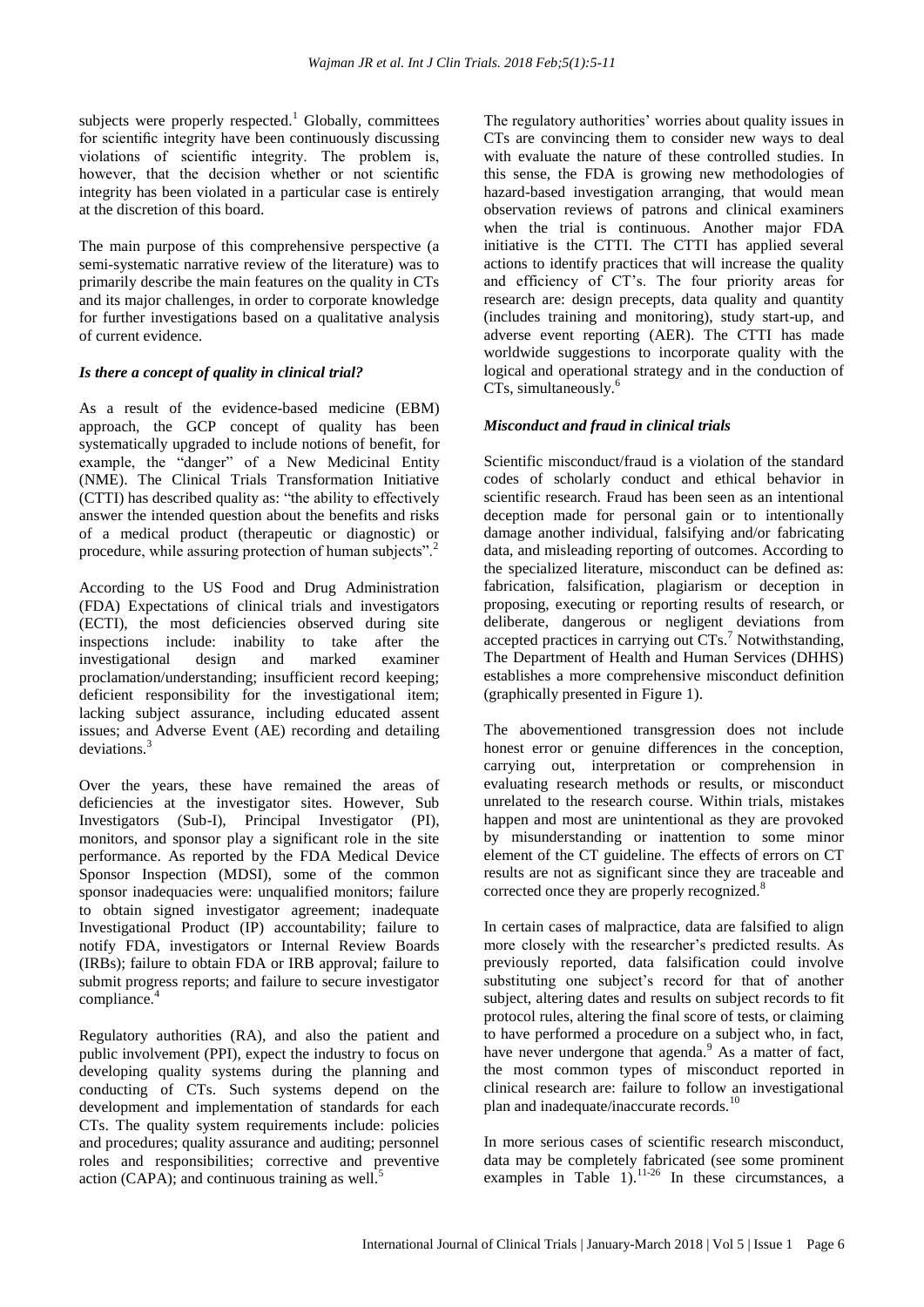researcher might create records of interviews or subject visits that never occurred, insert falsified notes into medical records, or report progress data for a subject who had died.<sup>27</sup> Fabricating data involves creating entirely new records of evidence, whereas data falsification involves altering existing records.<sup>28</sup> Cases of intentional falsification and/or fabrication of research information

and misleading reporting of the results are less common than poor quality related to inefficiency, carelessness or professional recycling. The justifications for such unacceptable behavior can be financial, promotional, or contract retention. But probably more significant is the investigators' personal ambition.<sup>29</sup>



# **Figure 1: Department of health and human services (DHHS) definition of misconduct.**

|  | Table 1: Historic and contemporary examples on science fraud. |  |  |  |  |  |
|--|---------------------------------------------------------------|--|--|--|--|--|
|--|---------------------------------------------------------------|--|--|--|--|--|

| <b>Scientist</b>                                | <b>Circumstance</b>                                                                               | <b>Consequence</b>                                                      | <b>Main reference</b>                       |
|-------------------------------------------------|---------------------------------------------------------------------------------------------------|-------------------------------------------------------------------------|---------------------------------------------|
| <b>Claudius Ptolemy</b>                         | Reporting work by others as his own<br>direct observations                                        | Unknown                                                                 | Newton <sup>11</sup>                        |
| <b>Isaac Newton</b>                             | Falsified data to make others agree to<br>his theories                                            | Unknown                                                                 | Galton <sup>12</sup>                        |
| <b>Gregor Mendel</b>                            | Selective reporting of results or even<br>data falsification                                      | Public disclaimer                                                       | $Fisher^{13}$                               |
| <b>Roger Poisson</b>                            | Falsification of eligibility data on<br>multi-center breast cancer trials                         | Barred from research funding                                            | Fisher, Weir <sup>14,15</sup>               |
| <b>Werner Bezwoda</b>                           | Fabrication and falsification of data<br>on breast cancer trials                                  | Dismissed from position                                                 | Horton, Weiss <sup>16,17</sup>              |
| <b>Robert Fiddes</b>                            | Fabrication and falsification of data<br>and entering ineligible patients on a<br>multi-center CT | 15-months prison sentence                                               | Eichenwald,<br>Swaminathan <sup>18,19</sup> |
| <b>Harry Snyder and</b><br><b>Renee Peugeot</b> | Falsification of data on CT's for a<br>biotech firm                                               | 3-2.5 years prison sentence<br>and financial restitution                | Birch, Grant <sup>20,21</sup>               |
| Yoshiaka Fujii                                  | Fabrication of data on CT's in post-<br>operative nausea and Vomiting                             | Dismissed from position along<br>with the retraction of 183<br>articles | Kranke, Carlisle <sup>22,23</sup>           |
| <b>Anil Potti</b>                               | Falsification of genomic data on<br>cancer CT                                                     | Resigned position along with<br>the retraction of 11 articles           | Baggerly <sup>24</sup>                      |
| Hiroaki Matsubara                               | Fabrication and falsification of data<br>on CT's of antihypertensive<br>substance                 | Resigned position along with<br>the retraction of 9 articles            | Husten, Oranski <sup>25,26</sup>            |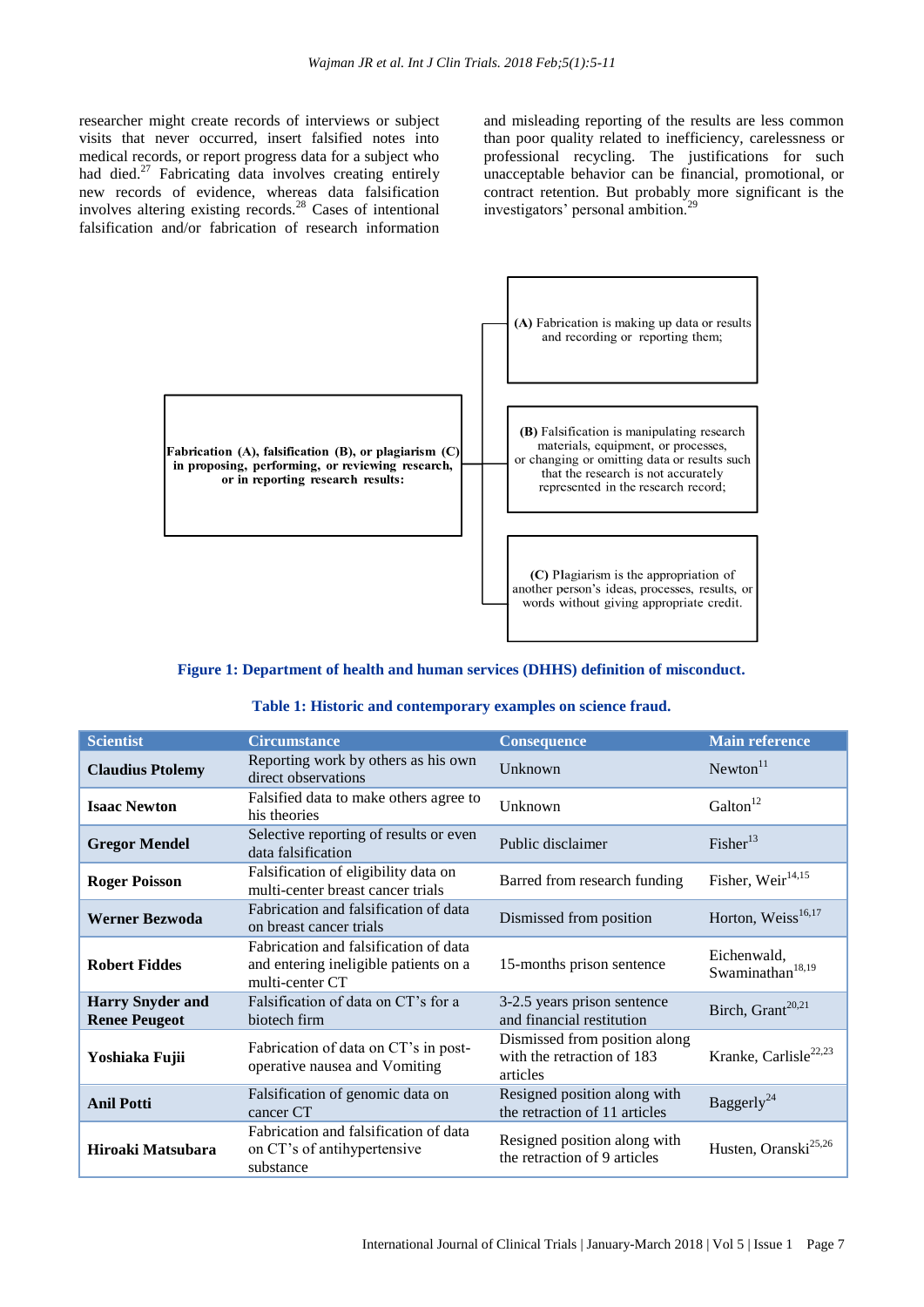## *The incidence of data adulteration*

According to the literature, the reported incidence of misconduct in clinical trials is statistically irrelevant.<sup>30</sup> Apparently, the true proportion is difficult to estimate due to a composite of complex different reasons. As one might expect, in any attempt of estimation via survey of investigators, researchers who deliberately commit fraud are not liable to be anticipated about having defiled information. In addition, there are definitional problems. Is it just the barely characterized genuine instances of manufacture, misrepresentation or literary theft or something more extensive? Despite these difficulties, there have been various endeavors throughout the years to evaluate the pervasiveness or frequency of unfortunate behavior by means of overviews, reviews and different strategies, with clashing outcomes and conclusions.<sup>31</sup>

The negligence on data fraud represents not only omission but misconduct as well, in this case, a passive attitude intrinsically related to the act of transgression. In a meta-analytic paper composed of surveys of questionable research practices, roughly 2% of respondents admitted to information creation, misrepresentation or change and around 34% admitted to other "less genuine practices". Inquisitively, these rates bounced to 14 and 72%, individually, in reviews getting some information about the conduct of associates.<sup>3</sup>

According to the office of research integrity (ORI) reports, there were more than 130 findings of scientific misconduct; 36 (26%) of these were in CTs or other clinical research. $33$  Examples of those that ask about knowledge of misconduct, presumably by others, include a survey of members of the American Association for the Advancement of Science (AAAS) in which 27% of the scientists reported having encountered signs of misconduct; a survey of research coordinators in which 19% of respondents reported first-hand knowledge of misconduct – and that only 70% of these were reported; a study of Norway medical investigators in which 27% of investigators knew of instances of fraud; a survey of members of the International Society of Clinical Biostatistics (ISCB), in which over 50% of respondents knew of fraudulent reports; a survey of British medical institutions in which more than 50% of respondents knew misconduct among institutional colleagues; and a survey of New Scientist readers, in which 92% knew of or suspected misconduct.<sup>34-39</sup>

The US ORI, the main head quarter charged of examinations of research on misconduct behaviours granted by sponsors, gives on-line outlines of the aftereffects of their investigations, including the "disciplines" for those found to have defrauded.<sup>40</sup> Uncommonly, there is even a blog (Retraction Watch) posting and talking about withdrawals of companion investigated logical papers, a large number of which are the aftereffect of scientific misconduct.<sup>41</sup> More than 2000 scientific articles have been retracted over the last four decades. Almost a dozen of renowned authors have more than 20 retractions apiece. The quantity of withdrawals has expanded drastically as of late and the vast majority of these withdrawals are because clinical misconduct, particularly data fraud.<sup>42</sup>

## *Can research malpractice be prevented?*

Customarily, the arrangement of value confirmation has depended on reviews and investigation of the clinical trial sites (CTS) through standard operating procedures (SOP). This system has come under pressure because of the sum of several conflicting factors. A significant increase in the investigator site burden has been related to the number of unique study procedures and the rise in the average number of inclusion criteria, leading to an impact over the site performance. $43$  A very comprehensive study has demonstrated the need of expanding definitions on the scientific misconduct practices beyond fabrication, falsification, and plagiarism and another one has offered a very modest but useful recommendation for fraud prevention (Table 2).<sup>44,45</sup>

| 1) Oversample and add extra clinics                         | To enrol a larger sample than is needed and enrol a few extra clinics<br>in the trial                                                            |
|-------------------------------------------------------------|--------------------------------------------------------------------------------------------------------------------------------------------------|
| 2) Specify a maximum number of patients<br>per investigator | e.g., no clinic site can contribute more than 5% of the total number<br>of patients on the trial                                                 |
| 3) Use of co-primary endpoints                              | e.g., when vulnerable end points such as diary data are used, culture<br>data could be specified in addition to a patient diary                  |
| 4) Solicited adverse event data collection                  | Under solicited adverse event collection, a clinic worker will<br>question the patient at each visit on whether or not certain adverse<br>events |
| 5) Use of covariates in primary efficacy<br>analysis        | The statistical analysis plan should specify that the primary analysis<br>is unstratified and without covariate adjustment;                      |
| 6) Randomization policy                                     | Avoid using trial-wide minimization methods;                                                                                                     |
| 7) Use of technology                                        | Use technology that takes data from the patient and inserts them<br>directly into the clinical trial database (e.g., statistical programs).      |

#### **Table 2: A seven-step strategy for fraud prevention.**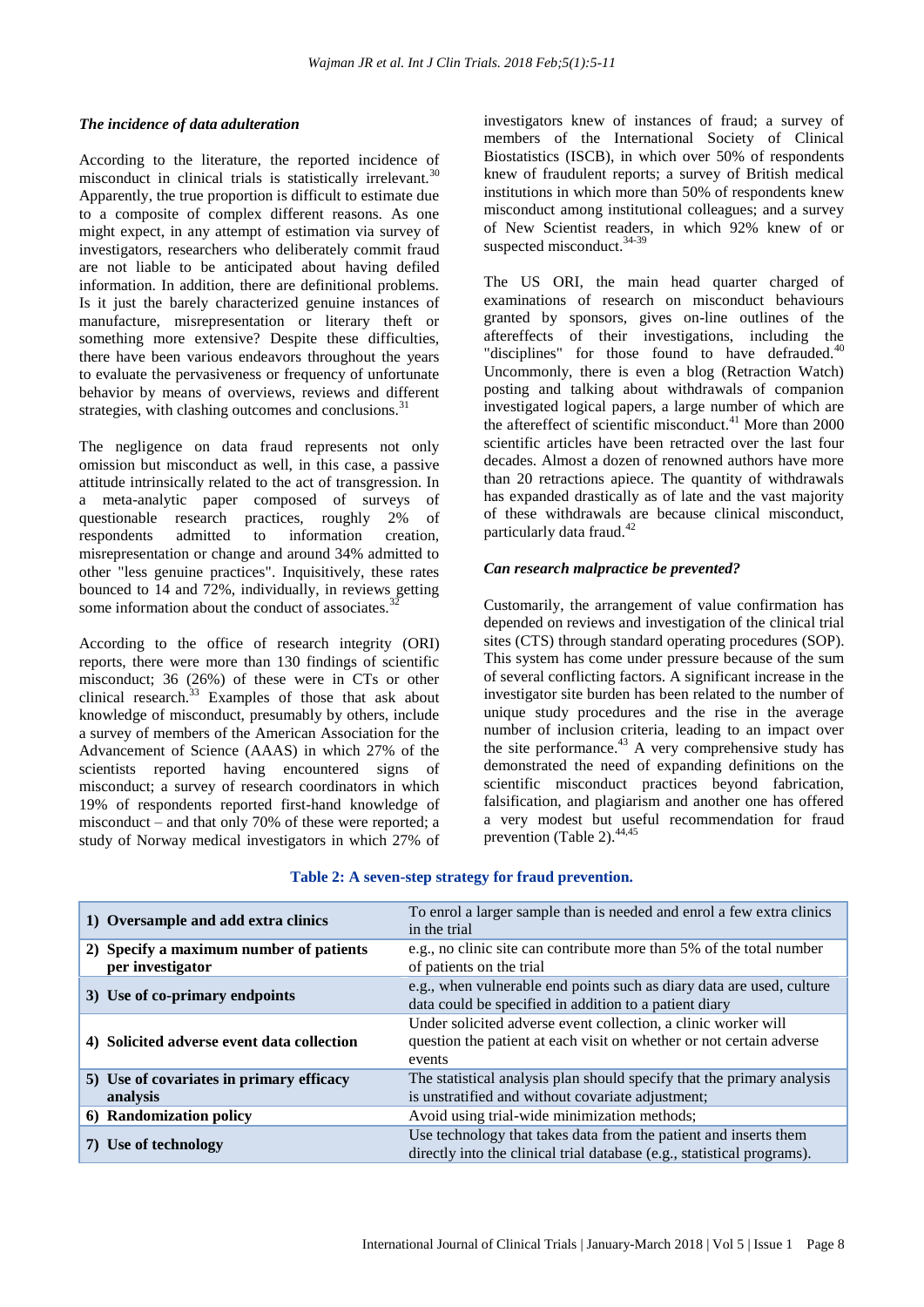All research institutions are required to have internal control routines in order to carry out their activities in a responsible manner. The data inspectorate (DI) has passed advance audits prior to approval of processing of sensitive personal information in research projects to a locally nominated data protection inspector (DPI), for example, while they themselves now undertake a greater number of audits of ongoing projects. Many research institutions also have their own bodies and routines for monitoring the ethical and quality aspects of ongoing research projects.<sup>46</sup> Supervisors, as a rule, should be well acquainted with all aspects of a project, including quality control of data collection, electronic data processing and statistical analyses, in addition to contributing to the publication process itself.<sup>47</sup>

The culture/routine of research must be based on an intrinsic ethos of uprightness and honest work of high quality in all parts of the research process, as well as awareness on the part of research institutions of their responsibility for the system (which includes different levels of representative/operative groups). In practice, the integrity of researchers themselves and internal social control are probably more significant than any kind of external control, which is chiefly designed to expose the most serious cases of fraud. Open communication in research groups about ongoing research projects, in addition to discussions on sound research practice, mandatory supervisory refresher training (continuous learning), and ethics accomplishment, should contribute to the promotion of well-grounded protocols and help prevent misconduct and fraud.<sup>48</sup>

Different implementations of CT monitoring have been proposed in the literature.<sup>49,50</sup> The most famous approach depends on "key hazard pointers", which are clinical information factors recognized as critical, and observed all through the trial against pre-determined thresholds. $51$ One site that surpasses the limit for a key hazard marker is hailed for promote investigation. For example, convention infringement could constitute a key hazard marker. Locales (and specialists) could be red-hailed in the event that they encountered convention infringement in more than, say, 10% of their example.

In search for a monitoring improvement, a full statistical approach to data observance comprises of executing whatever number factual tests as would be prudent on however many clinical information factors as could be expected under the circumstances: tests for extents, worldwide fluctuations, inside patient differences, occasion tallies, conveyances of absolute factors, extent of week days, anomalies, missing data, connections between different variables, and so forth.<sup>52</sup> Thus, this simple algorithm could identify incorrect or unusual data for a trial subject or centers where the data considered together are too different to other sites.

The essential thought here is to contrast the information of each center and the information of every other site, which requires no distributional presumptions and can along these lines be to a great extent automated.<sup>53</sup> Centers with outrageous information irregularity scores are deserving of further examination, with the point of clarifying the distinctions, retraining the site staff if required, or  $-$  in the most dire outcome imaginable  $-$  to reveal a misrepresentation that would some way or another stay undetected. Hence high data inconsistency scores are a statistical finding with no implied value judgment and should not be interpreted as a "data quality" index.

# **CONCLUSION**

The approach to regulatory inspections seeking to ensure quality in CTs is similar to the known systems seen on production lines. Rejection of data after inspection is usually ineffective and often has no objective effect on the core of those mistakes. It is necessary to shift the focus from quality-based inspection to systematic management of planned quality. Potential methods of recommendations for educational (and, if necessary, punitive) measures should also be administered to prevent and guide researchers. More investigative studies and systematic analyzes are needed to clarify and guide all professionals involved in new pharmacological initiatives to achieve and follow the standard of care (SC) and the code of federal regulations (CFR) principles.

## **ACKNOWLEDGEMENTS**

Authors thank their colleagues, staff and local communities involved with the daily activities surrounding CT practice.

*Funding: No funding sources Conflict of interest: None declared Ethical approval: Not required*

#### **REFERENCES**

- 1. Clinical Trials Transformation Initiative. Available at: http:// www.trialstransformation.org. Accessed on 3 August 2017.
- 2. Kleppinger CF, Ball LK. Building Quality in clinical trials with use of a quality systems approach. Clin Infect Dis. 2010;51:S111-6.
- 3. US FDA Information Sheet Guidance for IRBs, Clinical Investigators, and Sponsors FDA Inspections of Clinical Investigators. Available at: http://www.fda.gov/downloads/RegulatoryInformation/Guidances/ UCM126553.pdf. Accessed on 3 August 2017.
- 4. Lou A. Preparing for an FDA Medical Device Sponsor Inspection. Available at: http://www.fda. gov/downloads/Training/CDRHLearn/UCM176843 .pdf. Accessed on 3 August 2017.
- 5. Meeker-O'Connell A. Enhancing clinical trial quality: CDER perspective Available at: http://www.fdanews.com/ext/files/Conference/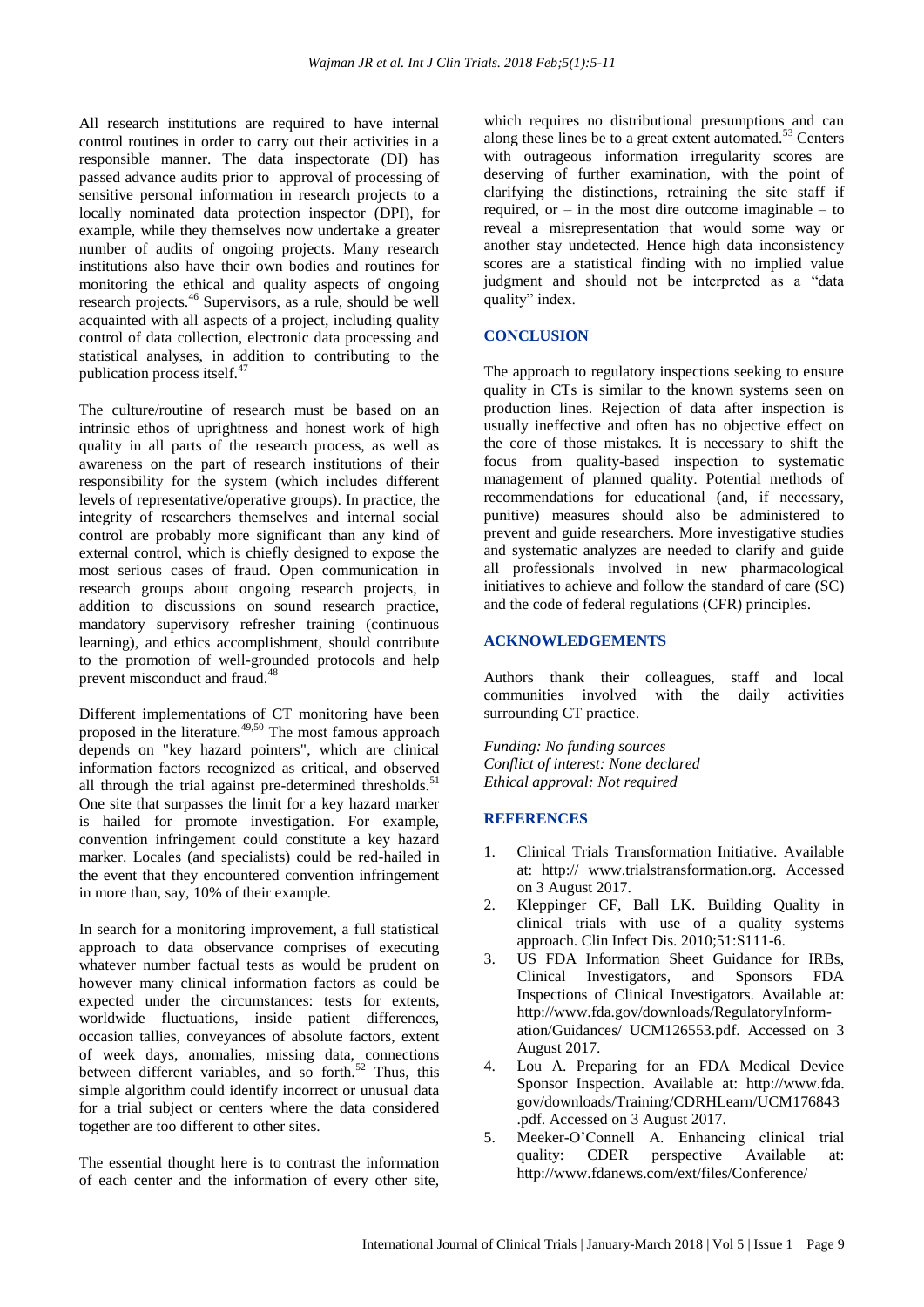FIS10Presentations/MeekerOConnellHarmonizingR egulatoryApproaches.pdf. Accessed on 13 August 2017.

- 6. Morrison BW, Cochran CJ, White JG, Harley J, Kleppinger CF, Liu A, et al. Monitoring the quality of conduct of clinical trials: A survey of current practices. Clin Trials. 2011;8:342-9.
- 7. Jessen J, Robinson E, Bigaj S, Popiolek S, Goldfarb NM. Unreported clinical research fraud and misconduct. J Clin Res Best Pract. 2007;3:1–5.
- 8. Rees M, Wells F. Falling research in the NHS. BMJ. 2010;340:c2375.
- 9. Research ethics, misconduct and fraud: The Clinical Research Unit 2008 Newsletter Oslo University, Norway.
- 10. Benos DJ, Fabres J, Farmer J, Gutierrez JP, Hennessy K, Kosek D, et al. Ethics and scientific publication. Adv Physiol Educ. 2005;29:59-74.
- 11. Newton RR. The Crime of Claudius Ptolemy. Johns Hopkins University Press; Baltimore: 1977.
- 12. Galton DJ. Did Mendel falsify his data? QJM. 2012;105:215-6.
- 13. Fisher RA. Has Mendel's work been rediscovered? Ann Sci. 1936: 115–137.
- 14. Fisher B, Redmond CK. Fraud in breast-cancer trials. N Engl J Med. 1994;330(20):1458–60.
- 15. Weir C, Murray G. Fraud in clinical trials: Detecting it and preventing it. Significance. 2011: 164–168.
- 16. Horton R. After Bezwoda. Lancet. 2000;18:942–3.
- 17. Weiss RB, Rifkin RM, Stewart FM, Theriault RL, Williams LA, Herman AA, et al. High-dose chemotherapy for high-risk primary breast cancer: an on-site review of the Bezwoda study. Lancet. 2000;18:999–1003.
- 18. Eichenwald K, Kolata G. A doctor's drug studies turn into fraud. The New York Times on the Web. 1999: A1–A16.
- 19. Swaminathan V, Avery M. FDA enforcement of criminal liability for clinical investigator fraud. Hastings Sci Tech Law J. 2012;4(2):325–56.
- 20. Birch DM, Cohen G. How a cancer trial ended in betrayal, 2001. Avaliable at: http://www.balti moresun.com/bal-te.research24jun24-story.html# page=1. Accessed on 3 August 2017.
- 21. Grant B. Biotech's baddies. Scientist. 2009;23:48.
- 22. Kranke P, Apfel CC, Roewer N. Reported data on granisetron and postoperative nausea and vomiting by Fujii et al. are incredibly nice!. Anesth Analg. 2000;90:1004.
- 23. Carlisle JB. The analysis of 168 randomised controlled trials to test data integrity. Anaesthesia. 2012;67:521-37.
- 24. Baggerly KA, Coombe KR. Deriving chemosensitivity from cell lines: forensic bioinformatics and reproducible research in highthroughput biology. Ann Appl Stat. 2009;3:1309– 34.
- 25. Husten L. Diovan data was fabricated, say Japanese Health Minister and university officials.

vhttp://www.forbes.com/sites/larryhusten/2013/07/1 2. Accessed on 1 August 2017.

- 26. Oransky I. Novartis Diovan scandal claims two more papers, 2014. Available at: http://retraction watch.com/2014/04/02/novartis-diovanscandalclaims-two-more-papers/. Accessed on 3 August 2017.
- 27. Stroebe W, Postmes T, Spears R. Scientific Misconduct and the Myth of Self-Correction in Science. Perspect Psychol Sci. 2012;7:670-88.
- 28. Study site standard operating procedure, Clinical Trial Magnifier, 2010; 3.
- 29. Al-Marzouki S, Roberts I, Marshall T, Evans S. The effect of scientific misconduct on the results of clinical trials. Contemp Clin Trials. 2005;26:331-7.
- 30. George SL, Buyse M. Data fraud in clinical trials. Clin Investig. 2015;5:161–73.
- 31. George SL. Research misconduct and data fraud in clinical trials: prevalence and causal factors. Int J Clin Oncol. 2016;21:15–21.
- 32. Fanelli D. How many scientists fabricate and falsify research? A systematic review and meta-analysis of survey data. PLoS ONE. 2009;5:e5738.
- 33. Reynolds SM. ORI findings of scientific misconduct in clinical trials and publicly funded research, 1992– 2002. Clin Trials. 2004;1:509–16.
- 34. Hamilton D. In the trenches, doubts about scientific integrity. Science. 1992;255:1636.
- 35. Habermann B, Broome M, Pryor ER, Ziner KW. Research coordinators' experiences with scientific misconduct and research integrity. Nurs Res. 2010;59:51–7.
- 36. Jacobsen G, Hals A. Medical investigators' views about ethics and fraud in medical research. J.R. Coll Physicians. Lond. 1995;29:405–9.
- 37. Ranstam J, Buyse M, George SL, Evans S, Geller NL, Scherrer B, et al. Fraud in medical research: an international survey of biostatisticians. ISCB Subcommittee on Fraud. Controlled Clin Trials. 2000;21:415–27.
- 38. Farthing MJG. Research misconduct: diagnosis, treatment and prevention. Br J Surg. 2000;87:1605– 9.
- 39. Howard E. Science misconduct and due process: a case of process due. Hastings L J. 1993;45:309.
- 40. Office of Research Integrity. Case Summaries. Available at: http://ori.hhs.gov/case\_summary. Accessed on 6 August 2017.
- 41. Retraction Watch. Available at: http://retraction watch.com Accessed on 12 August 2017.
- 42. Fang FC, Steen RG, Casadevall A. Misconduct accounts for the majority of retracted scientific publications. PNAS. 2012;109:17028–33.
- 43. Getz K. Protocol design trends and their effect on clinical trial performance. Raj Pharma. 2008: 315-6.
- 44. Pryor ER, Habermann B, Broome ME. Scientific misconduct from the perspective of research coordinators: a national survey. J Med Ethics. 2007;33:365-9.